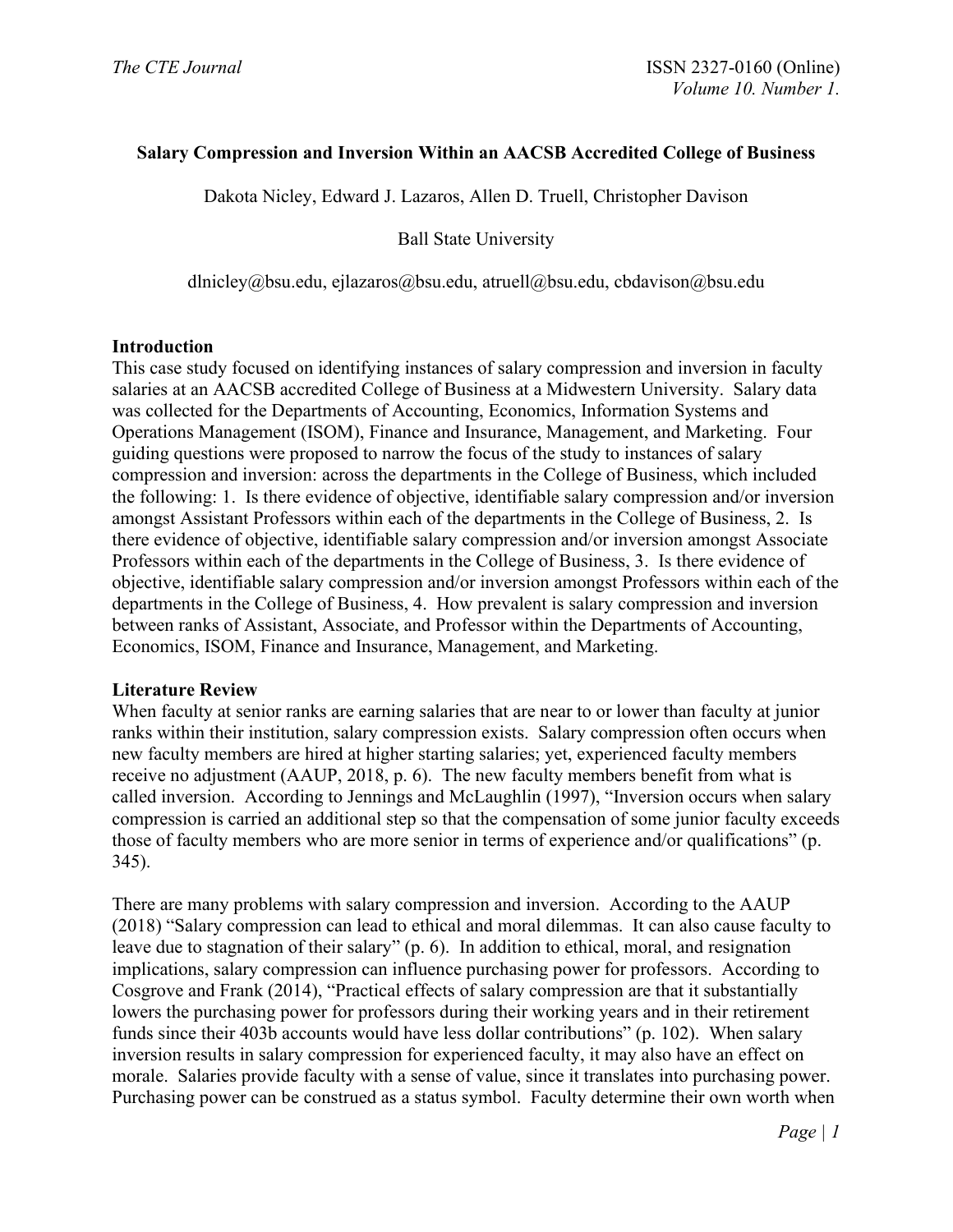compared to others with regard to compensation. Salary inversion may affect a faculty member's perceived status along with his/her capacity for satisfying self-actualization, safety, social, physiological, and self-esteem needs (Glassman & Mcafee, 2005, p. 331). Glassman and Mcafee (2005) stated very clearly how salary inversion is perceived, "Most workers would see salary inversion as unfair based on equity theory and discrepancy theory since a new hire's inputs (credentials, job skills, productivity) are less and the outcomes (salary and perks) are more" (Glassman & Mcafee, 2005, pp. 25-26). Salary inversion may also have an effect on the perceived value of rank within an institution. According to Stratham (2000), "Rank serves as an important proxy for performance because it reflects, in part, aspects of a faculty member's work that are very difficult to quantify" (p. 237).

One might ask why salary compression and inversion occurs, one possible answer is external market conditions as described by Snyder, McLaughlin, and Montgomery (1992), "While salary compression is an internal problem to a given campus, it can be driven by external market conditions. Salary compression results from hiring new faculty at salaries in excess of those paid to existing faculty at the same or higher ranks or by administering raises that cause a given faculty member's salary to exceed the salary of faculty at the same and higher ranks" (p.114). Salary inversion may occur when a dean needs to quickly fill a position with little effort. In such an instance, salary inversion can be advantageous (Glassman & Mcafee, 2005, p. 328). These same researchers indicate "One could also argue that the costs of pay inversion are small. The dean may believe, perhaps correctly, that despite low morale, current faculty will still make personal sacrifices and work hard out of a sense of responsibility to the students and commitment to the profession" (Glassman & Mcafee, 2005, p. 329).

### **Methodology**

Convenience sampling was used in gathering the sample for the study. The salary data collected from the sample of faculty within the College of Business were restricted to only tenure-line Assistant Professors, Associate Professors, and Professors at an AACSB accredited College of Business at a Midwestern university. Data was omitted for individuals serving in administrative roles such as a dean, associate dean, department chairperson, or chief entrepreneurship officer. SPSS was used to separate the salary data by year in order to tally the number of individuals in the study. The sample included a total of 66 faculty in 2018-19, a total of 69 faculty in 2017-18, and a total of 59 faculty in 2016-17. All tenure-line faculty were included in this study.

This case study focuses on identifying and addressing instances of salary compression and inversion in tenure-line faculty salaries at an AACSB accredited College of Business at a Midwestern university within the Departments of Accounting, Economics, Finance and Insurance, ISOM, Management, and Marketing. The University Institutional Review Board approved this study as "Exempt." Salary data was obtained from the Human Resources Office at the University. Once the data was obtained, a model containing all three years of salary information from the 2016-17 academic year to 2018-19 was created for Assistant Professors, Associate Professors, and Professors. This model allowed for juxtaposing annual salary data between these tenure-line faculty in each department. Primarily, the data collected was analyzed using IBM SPSS Statistics 25.0 software as it allowed for enhanced data segregation and statistical analyses required for this case study.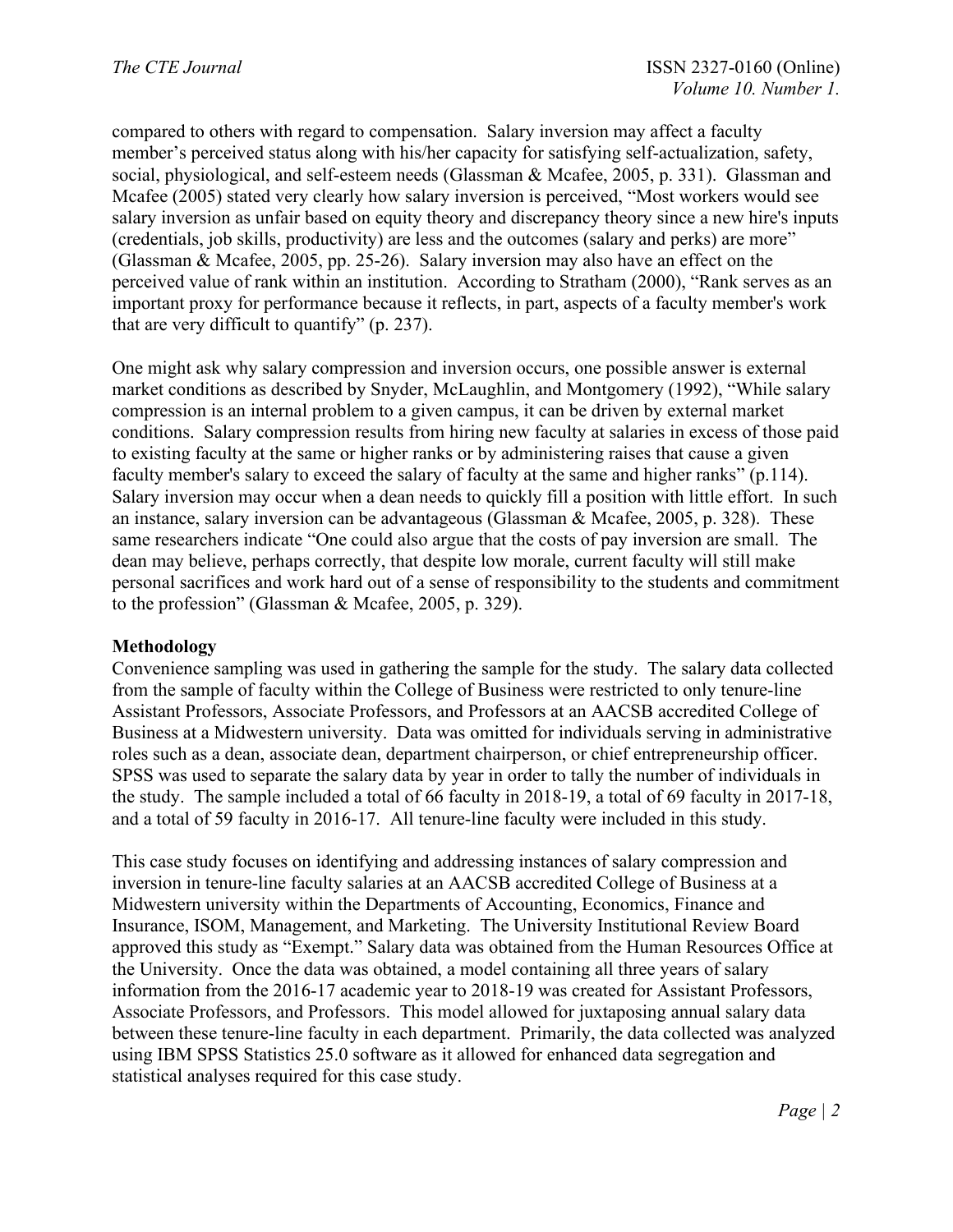### **Results**

*Figure 1* shows the overall combined annual salary means for faculty at the ranks of Assistant, Associate, and Professor from 2016 to 2018. One piece of information consistent across each academic year is that the salary for Assistant Professors is much higher than Associate Professors. The frequency distribution table shown in *Figure 1* was used to compare salary data between all tenure-line faculty in the College of Business from 2016 to 2018. Data collected between the ranks of Assistant, Associate, and Professor predominately show that those at the Associate Professor rank have been earning much less on average than Assistant Professors. Delving into salary data from the 2016-17 academic year, Assistant Professors (*M =*  \$120,791.37, *SD* = \$29,558.40) made over \$13,000.00 more on average than Associate Professors (*M* = \$107,074.90, *SD* = \$24,888.72) and around \$18,000.00 less than Professors (*M*   $=$  \$139,513.47, *SD* = \$22,638.96). This result coincides with findings reported by AAUP (2018), and would indicate salary inversion is present because Assistant Professors are coming in and earning a much greater salary than Associate Professors, who are assumed to have experience already in their positions to earn the rank.

The trend of Assistant Professors earning higher wages than Associate Professors continued through the 2017-18 academic year. Additionally, there was a decrease in mean annual salary across all ranks. For this year, Assistant Professors (*M =* \$109,236.17, *SD = \$*32,110.83) made \$3,542.23 more than Associate Professors (*M =* \$105,693.94, *SD =* \$31,805.47) and roughly \$20,000.00 less than Professors (*M =* 129,391.04, *SD = \$*30,523.26). Assistant Professors and Professors took a fairly large decrease in annual salary between 2016-17 and 2017-18. The most recent data from 2018-19 shows an increase in annual salary compared to the 2017-18 figures, but Associate Professors (*M =* \$109,210.05, *SD = \$*32,178.61) are still making less when compared to Assistant Professor ( $M = 115,937.26$ ,  $SD = $31,669.04$ ). The increase in annual wages from the 2017-18 to 2018-19 academic years were also pretty meager for Associate Professors; in comparison they only saw a raise of \$3,516.11, while Assistant Professors received an increase of \$6,701.09 and Professors ( $M = $129,354.85$ ,  $SD = $32,164.61$ ) received an increase of \$36.19 in mean salary for the 2018-19 academic year.

It was expected that faculty at the Professor rank would have the highest salaries since the position often comes with many internal salary structures to stimulate pay increases by the University and to maintain equity in pay, but it was surprising to find that Assistant Professors are earning exactly \$6,727.21 more in 2018-19 than Associate Professors. Assuming all things to be equitable, one would expect to find the opposite where Assistant Professors are earning less than Associate Professors, who in turn are earning less than Professors. This difference would be assuming pay determination is influenced by scholarly activities, demand, experience, years at the university, and productivity, meaning Associate Professors and Professors would earn higher salaries in comparison to Assistant Professors. This instance of salary inversion could be due to external influences such as the market environment playing a role. The influences of the external influences are generally a large part issues like salary compression and inversion; salary equity issues arise as a direct result of market conditions affecting market-based pay to new hires, costs of living, years of experience, and research experience (Cosgrove & Frank, 2014; Lamb & Moates, 1999; Snyder, McLaughlin, & Montgomery, 1992; Twigg, Valentine, & Elias, 2002)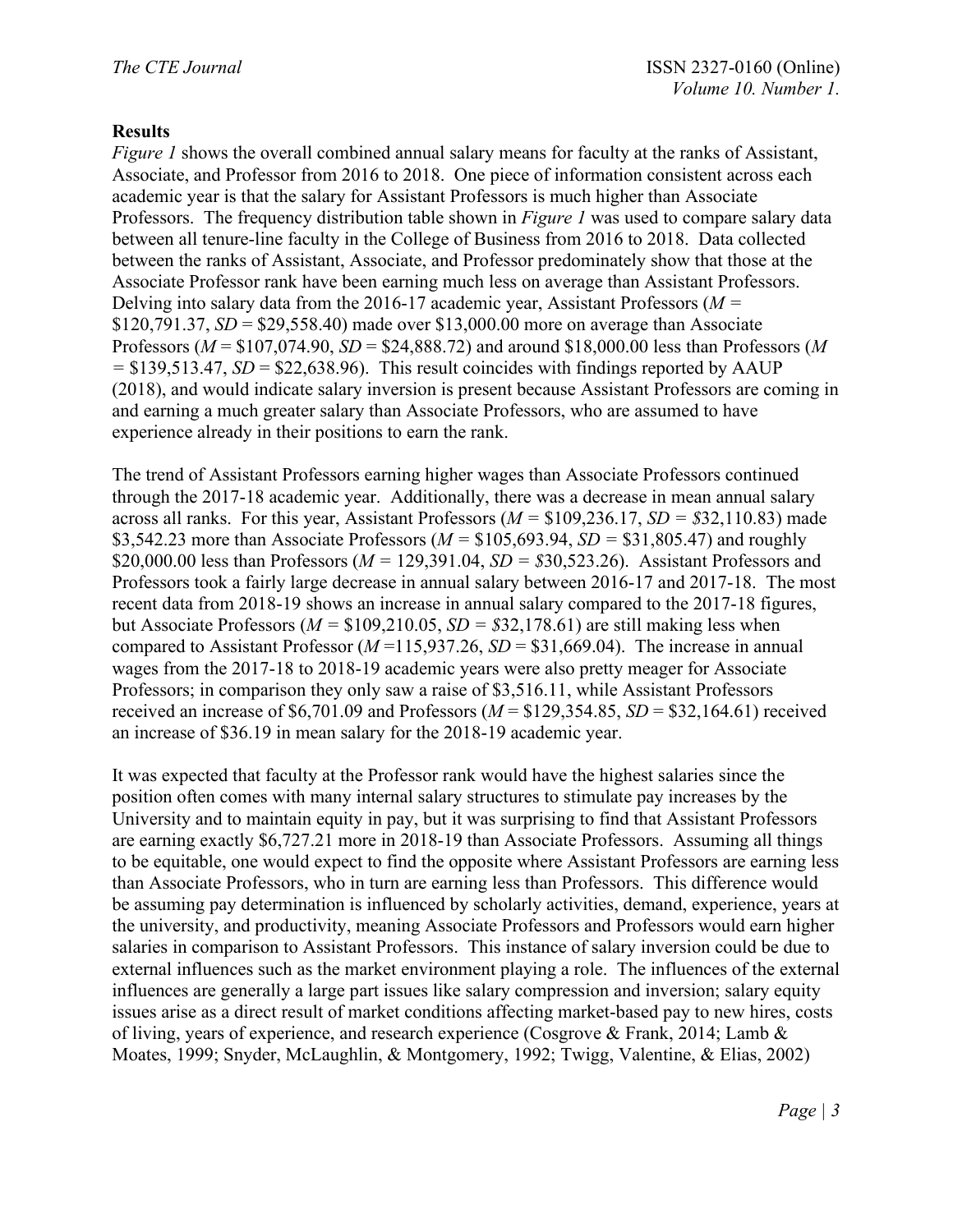### Figure 1

*Overall Salary for Tenure-Line Faculty in the College of Business, 2016-17 to 2018-19*

| Academic Year | Rank of Professor |                    | otausuc | otausuc   | <b>Statistic</b> | prananc     | <b>Stausuc</b> | otausuc | Stu. Effor |
|---------------|-------------------|--------------------|---------|-----------|------------------|-------------|----------------|---------|------------|
| 2018-19       | Assistant         | Annual Salary      | 29      | 64989.00  | 164109.00        | 115379.2690 | 31669.04589    | $-296$  | .434       |
|               |                   | Valid N (listwise) | 29      |           |                  |             |                |         |            |
|               | Associate         | Annual Salary      | 18      | 47684.22  | 156270.00        | 109210.0561 | 32178.61416    | $-.227$ | .536       |
|               |                   | Valid N (listwise) | 18      |           |                  |             |                |         |            |
|               | Professor         | Annual Salary      | 19      | 75000.00  | 200937.00        | 129354.8505 | 32164.61145    | .354    | .524       |
|               |                   | Valid N (listwise) | 19      |           |                  |             |                |         |            |
| 2017-18       | Assistant         | Annual Salary      | 31      | 63996.00  | 161015.00        | 109236.1716 | 32110.83284    | $-.046$ | .421       |
|               |                   | Valid N (listwise) | 31      |           |                  |             |                |         |            |
|               | Associate         | Annual Salary      | 19      | 46525.09  | 152886.00        | 105693.9468 | 31805.47703    | $-176$  | .524       |
|               |                   | Valid N (listwise) | 19      |           |                  |             |                |         |            |
|               | Professor         | Annual Salary      | 19      | 67230.19  | 197897.00        | 129391.0411 | 30523.26902    | .194    | .524       |
|               |                   | Valid N (listwise) | 19      |           |                  |             |                |         |            |
| 2016-17       | Assistant         | Annual Salary      | 24      | 60902.00  | 157011.00        | 120791.3750 | 29558.40356    | $-.707$ | .472       |
|               |                   | Valid N (listwise) | 24      |           |                  |             |                |         |            |
|               | Associate         | Annual Salary      | 19      | 59275.00  | 147857.00        | 107074.9053 | 24888.72139    | $-.022$ | .524       |
|               |                   | Valid N (listwise) | 19      |           |                  |             |                |         |            |
|               | Professor         | Annual Salary      | 16      | 109143.79 | 194935.00        | 139513.4731 | 22638.96587    | .835    | .564       |
|               |                   | Valid N (listwise) | 16      |           |                  |             |                |         |            |

To further accentuate the issue of salary compression and inversion, *Figure 2* breaks down annual salary data by rank and department over the course of the 2016 to 2018 academic years to identify where instances of salary compression and inversion occur. Additionally, a 3-way ANOVA was conducted to compare the estimated mean salary across all departments and ranks for each year, these are presented in *Figures 4* to *6*. Scatterplots are presented in *Figures 7* to *9*; these figures were created for each of the years to further analyze salary compression at each of the ranks.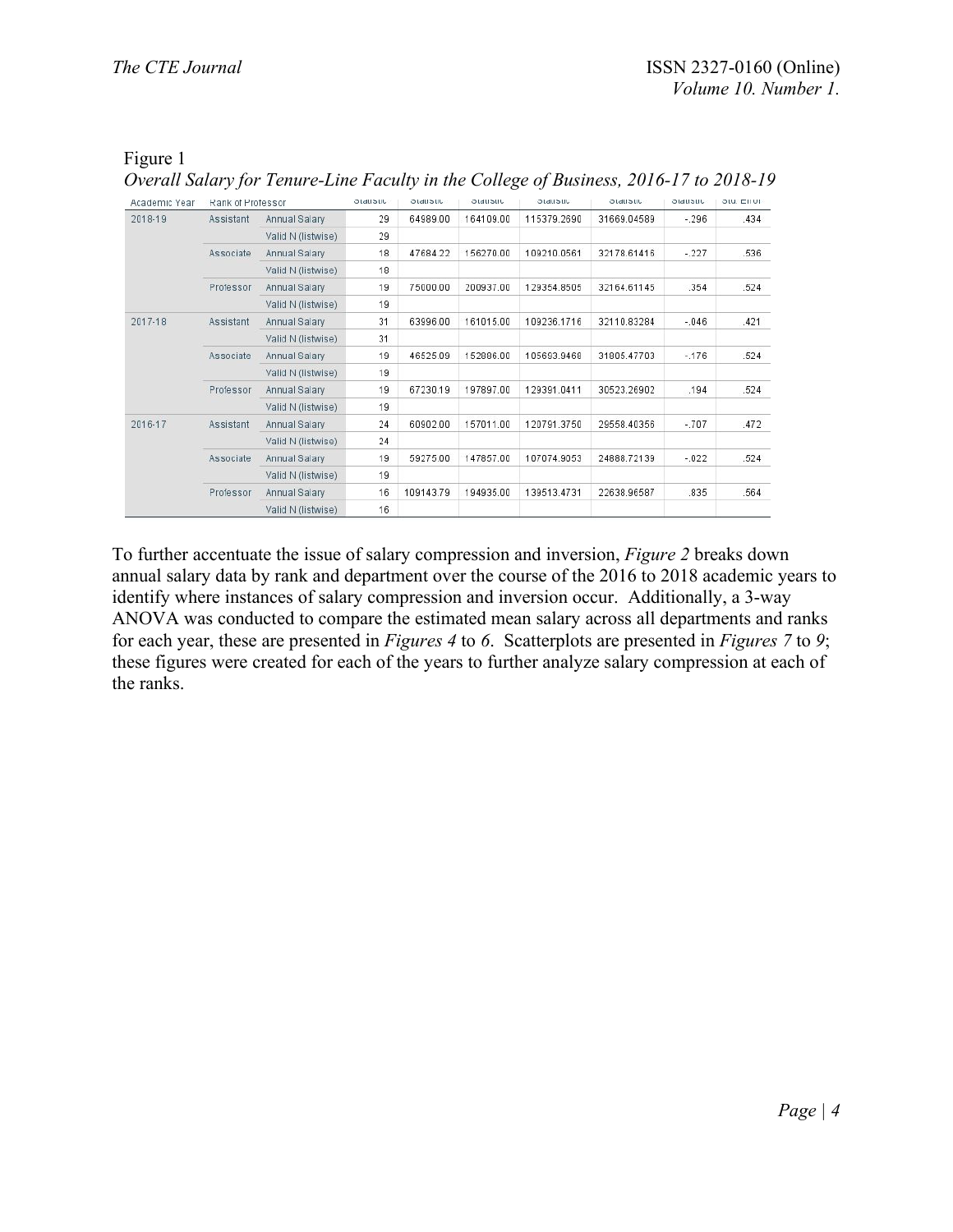# Figure 2

| r igure z                                                                         |  |  |
|-----------------------------------------------------------------------------------|--|--|
| Salary Distribution in the College of Business, by Department, 2016-17 to 2018-19 |  |  |

|                     |                   |               | <b>Descriptive Statistics</b>       |           |           |             |                |
|---------------------|-------------------|---------------|-------------------------------------|-----------|-----------|-------------|----------------|
| Department          | Rank of Professor | Academic Year |                                     | Minimum   | Maximum   | Mean        | Std. Deviation |
| Accounting          | Assistant         | 2018-19       | Annual Salary<br>Valid N (listwise) | 138578.00 | 164109.00 | 155708.6000 | 9881.60297     |
|                     |                   | 2017-18       | Annual Salary<br>Valid N (listwise) | 136713.00 | 161015.00 | 152584.3333 | 8257.59826     |
|                     |                   | 2016-17       | Annual Salary<br>Valid N (listwise) | 135415.00 | 157011.00 | 150975.7143 | 7162.04579     |
| Economics           | Assistant         | 2018-19       | Annual Salary<br>Valid N (listwise) | 89938.00  | 91932.00  | 90935.0000  | 1409.97092     |
|                     |                   | 2017-18       | Annual Salary<br>Valid N (listwise) | 88000.00  | 102214.00 | 93531.6667  | 7612.78361     |
|                     |                   | 2016-17       | Annual Salary<br>Valid N (listwise) | 89386.00  | 100171.00 | 94778.5000  | 7626.14664     |
|                     | Associate         | 2018-19       | Annual Salary<br>Valid N (listwise) | 47684.22  | 108456.00 | 78070.1100  | 42972.13774    |
|                     |                   | 2017-18       | Annual Salary<br>Valid N (listwise) | 46525.09  | 106482.00 | 71072.5733  | 31419.64551    |
|                     |                   | 2016-17       | Annual Salary<br>Valid N (listwise) | 59275.00  | 104225.00 | 80043.0000  | 22668.63851    |
|                     | Professor         | 2018-19       | Annual Salary<br>Valid N (listwise) | 75000.00  | 153983.00 | 120772.8257 | 23713.78958    |
|                     |                   | 2017-18       | Annual Salary<br>Valid N (listwise) | 67230.19  | 151641.00 | 118080.9143 | 25455.46723    |
|                     |                   | 2016-17       | Annual Salary<br>Valid N (listwise) | 117721.40 | 149622.00 | 129448.1300 | 14115.98062    |
| <b>ISOM</b>         | Assistant         | 2018-19       | Annual Salary<br>Valid N (listwise) | 67513.07  | 118604.00 | 82394.9500  | 24367.72246    |
|                     |                   | 2017-18       | Annual Salary<br>Valid N (listwise) | 65562.07  | 136899.00 | 93513.0533  | 30516.02430    |
|                     |                   | 2016-17       | Annual Salary<br>Valid N (listwise) | 104147.00 | 135742.00 | 118296.3333 | 16053.35997    |
|                     | Associate         | 2018-19       | Annual Salary<br>Valid N (listwise) | 74785.52  | 128681.00 | 101271.6100 | 20866.26350    |
|                     |                   | 2017-18       | Annual Salary<br>Valid N (listwise) | 83872.00  | 126182.00 | 102009.3567 | 17453.03991    |
|                     |                   | 2016-17       | Annual Salary<br>Valid N (listwise) | 82923.00  | 144634.00 | 107091.8771 | 22604.53426    |
|                     | Professor         | 2018-19       | Annual Salary<br>Valid N (listwise) | 88911.11  | 118065.00 | 108877.4575 | 13435.53868    |
|                     |                   | 2017-18       | Annual Salary<br>Valid N (listwise) | 85899.11  | 115706.00 | 106392.7075 | 13779.14470    |
|                     |                   | 2016-17       | Annual Salary<br>Valid N (listwise) | 109143.79 | 113765.00 | 111454.3950 | 3267.68893     |
| Finance & Insurance | Assistant         | 2018-19       | Annual Salary<br>Valid N (listwise) | 65227.00  | 150112.00 | 126584.7500 | 40964.93762    |
|                     |                   | 2017-18       | Annual Salary<br>Valid N (listwise) | 64361.00  | 146112.00 | 105236.5000 | 57806.68647    |
|                     |                   | 2016-17       | Annual Salary<br>Valid N (listwise) | 60902.00  | 146746.00 | 103815.5000 | 47884.71938    |
|                     | Associate         | 2018-19       | Annual Salary<br>Valid N (listwise) | 142879.00 | 156270.00 | 150545.0000 | 6903.28407     |
|                     |                   | 2017-18       | Annual Salary<br>Valid N (listwise) | 140513.00 | 152886.00 | 147698.3333 | 6423.84514     |
|                     |                   | 2016-17       | Annual Salary<br>Valid N (listwise) | 78088.00  | 147857.00 | 121304.6667 | 37751.86544    |
|                     | Professor         | 2018-19       | Annual Salary<br>Valid N (listwise) | 142415.00 | 156654.00 | 150448.0000 | 7293.19731     |
|                     |                   | 2017-18       | Annual Salary<br>Valid N (listwise) | 133149.00 | 152471.00 | 143891.0000 | 8937.54027     |
|                     |                   | 2016-17       | Annual Salary<br>Valid N (listwise) | 131584.00 | 150064.00 | 142065.0000 | 7518.27474     |
| Marketing           | Assistant         | 2018-19       | Annual Salary<br>Valid N (listwise) | 64989.00  | 126817.00 | 113283.8333 | 23906.59134    |
|                     |                   | 2017-18       | Annual Salary<br>Valid N (listwise) | 63996.00  | 125000.00 | 106572.2500 | 28606.36284    |
|                     |                   | 2016-17       | Annual Salary<br>Valid N (listwise) | 63296.00  | 119277.00 | 98883.3333  | 30929.01098    |
|                     | Associate         | 2018-19       | Annual Salary<br>Valid N (listwise) | 72095.00  | 141741.00 | 107104.6140 | 31262.43493    |
|                     |                   | 2017-18       | Annual Salary<br>Valid N (listwise) | 71220.00  | 140000.00 | 100372.0117 | 29903.94400    |
|                     |                   | 2016-17       | Annual Salary<br>Valid N (listwise) | 91078.00  | 123133.00 | 108956.7500 | 13619.49273    |
|                     | Professor         | 2018-19       | Annual Salary<br>Valid N (listwise) | 83981.00  | 200937.00 | 151408.3333 | 60497.50561    |
|                     |                   | 2017-18       | Annual Salary<br>Valid N (listwise) | 166275.00 | 197897.00 | 182086.0000 | 22360.13063    |
|                     |                   | 2016-17       | Annual Salary<br>Valid N (listwise) | 163341.00 | 194935.00 | 179138.0000 | 22340.33164    |
| Management          | Assistant         | 2018-19       | Annual Salary<br>Valid N (listwise) | 69524.00  | 124572.00 | 108745.5000 | 22220.42580    |
|                     |                   | 2017-18       | Annual Salary<br>Valid N (listwise) | 67350.00  | 121945.00 | 99238.0000  | 24644.15281    |
|                     |                   | 2016-17       | Annual Salary<br>Valid N (listwise) | 115449.00 | 120234.00 | 117161.0000 | 1837.50075     |

*Note*. There was only one Associate Professor and one Professor in the Accounting Department and Management Department, therefore their data was not included in Figure 2.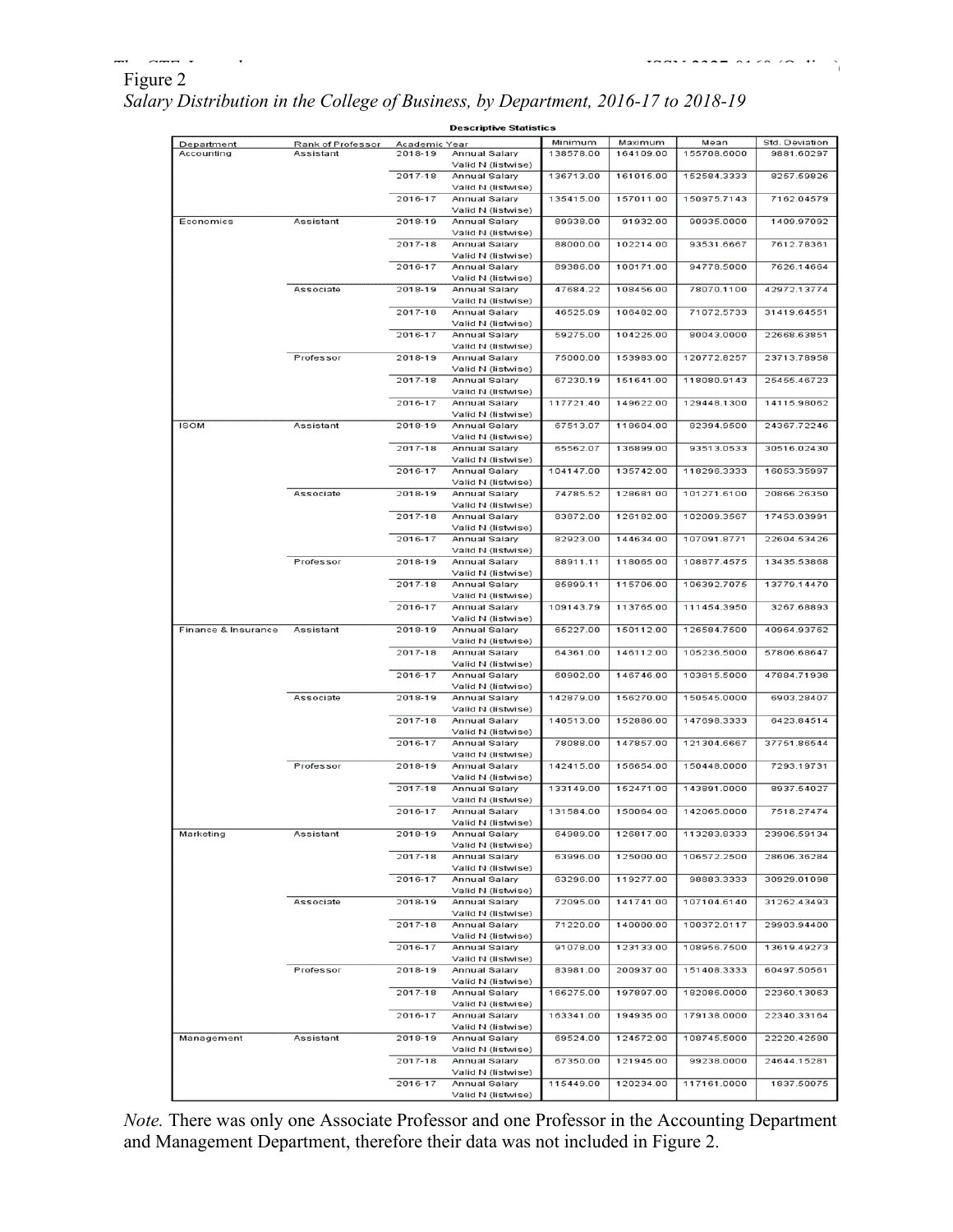### **Accounting**

The Accounting Department had one faculty member at the rank of Associate Professor and one at the rank of Professors. Looking at the data, 2016-17 and 2017-18 had some vacancies in these positions indicating that the department went some years without anyone filling the rank of Associate Professor or Professor. Due to this situation, most of the data could not provide for comparisons made between mean annual salaries in this department in order to avoid overstating the issue of salary compression and inversion. Comparing Assistant Professors in the Accounting Department across other departments in the College, this group did have the highest mean salary for their rank across all the Departments, as seen in both *Figure 2* and *Figure* 3. The most recent data from 2018-19, shown in *Figure 2,* indicates Assistants (*M* = \$155,708.60, *SD* = \$9881.60) earned on average over \$155,000.00 for this year. The high salary trend for the Accounting Department can also be seen in the 2016-17 academic year, where Assistant Professors (*M =* \$150,975.71, *SD* = \$9881.60) were some of the top earners compared to Assistant Professors in other Departments.

Assistant Professors were the largest group in the Accounting Department since there was only one Associate Professor and only one Professor; inferences on salary compression and inversion between other ranks in the Accounting Department would compromise data integrity and may not be reliable. The Associate Professor is making exactly \$15,855.94 less than Assistant Professor this salary year. What can be said is the lowest salary for an Assistant Professor for the 2018-19 year was \$138,578.00; this condition is within a narrow margin of what the only Associate Professor is earning. The only Professor in the Department has consistently earned the most, as expected, but it is ideal to note the in recent years the gap between the top paid Assistant Professor and Professor has narrowed.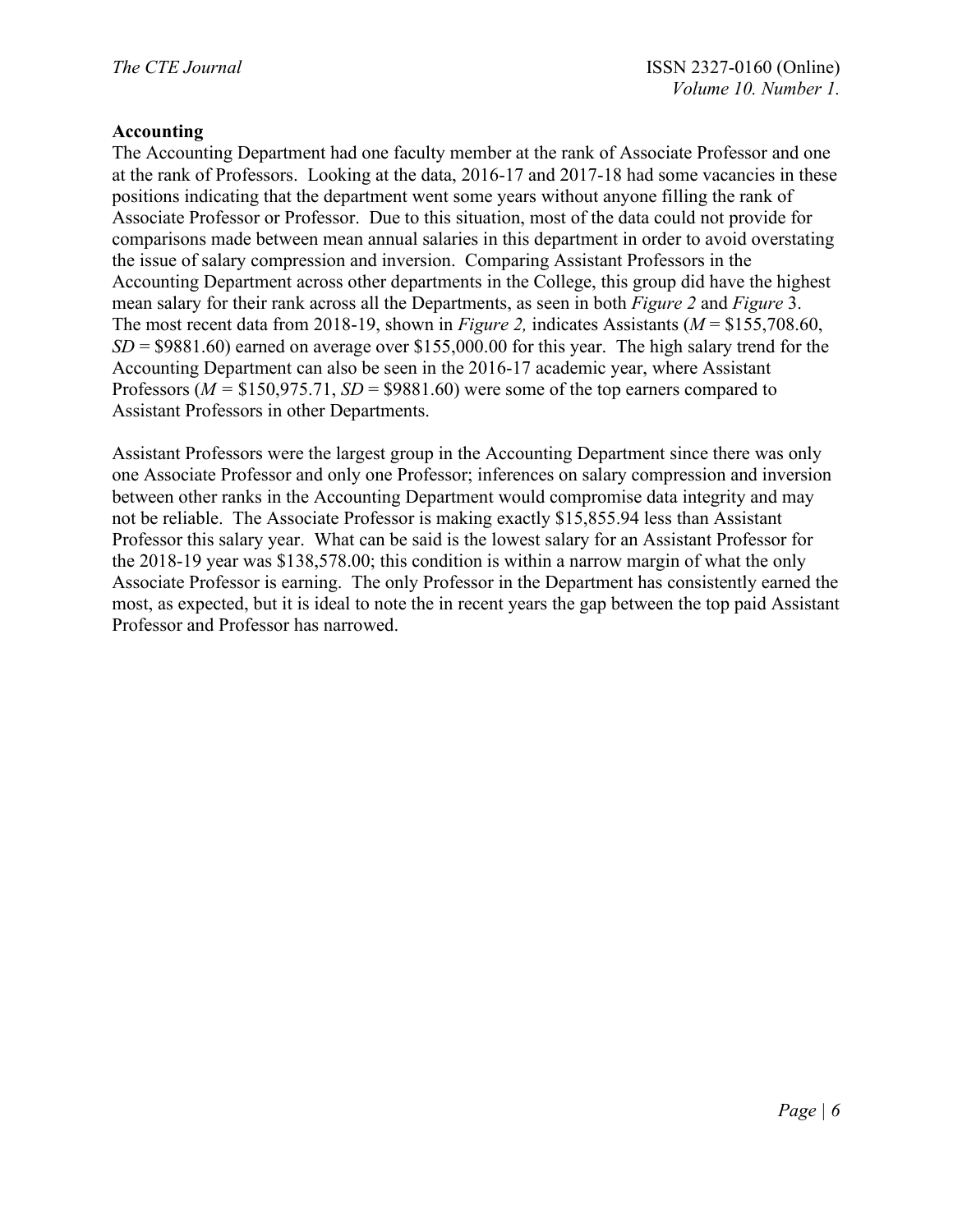

Figure 3 *Tenure-Line Faculty Salary in the College of Business, by Department, 2018-19*

#### **Economics**

As seen in the estimated means plot in *Figure 4,* the Economics Department has an identifiable case of salary inversion where Assistant Professors are earning more in wages than Associate Professors. The corresponding estimated means plots for 2017-18 and 2016-17 presented in *Figure 4* and *Figure 6* respectively show that salary inversion has occurred between these two ranks for over the last three years. The most recent data for 2018-19 shows Associate Professors  $(M = $78,070.11, SD = $42,972.13)$  on average are earning approximately less than \$12,800.00 than Assistant Professors ( $M = $90,935.00, SD = $1409.97$ ). Further data from the frequency table in *Figure* 2 shows the least paid Associate Professor in the Department is earning a salary of \$47,684.22 while the Professor is making \$108,456.00. For the two Assistant Professors in the Department, the lowest is earning \$89,938.00 while the highest paid earns \$91,932.00. One Associate Professor is making more on average than both Assistant Professors, which one would expect to be the case, but the other Associate Professor is making over \$42,000.00 less than the least paid Assistant Professor. The impact of how steep gaps in salary caused by salary inversion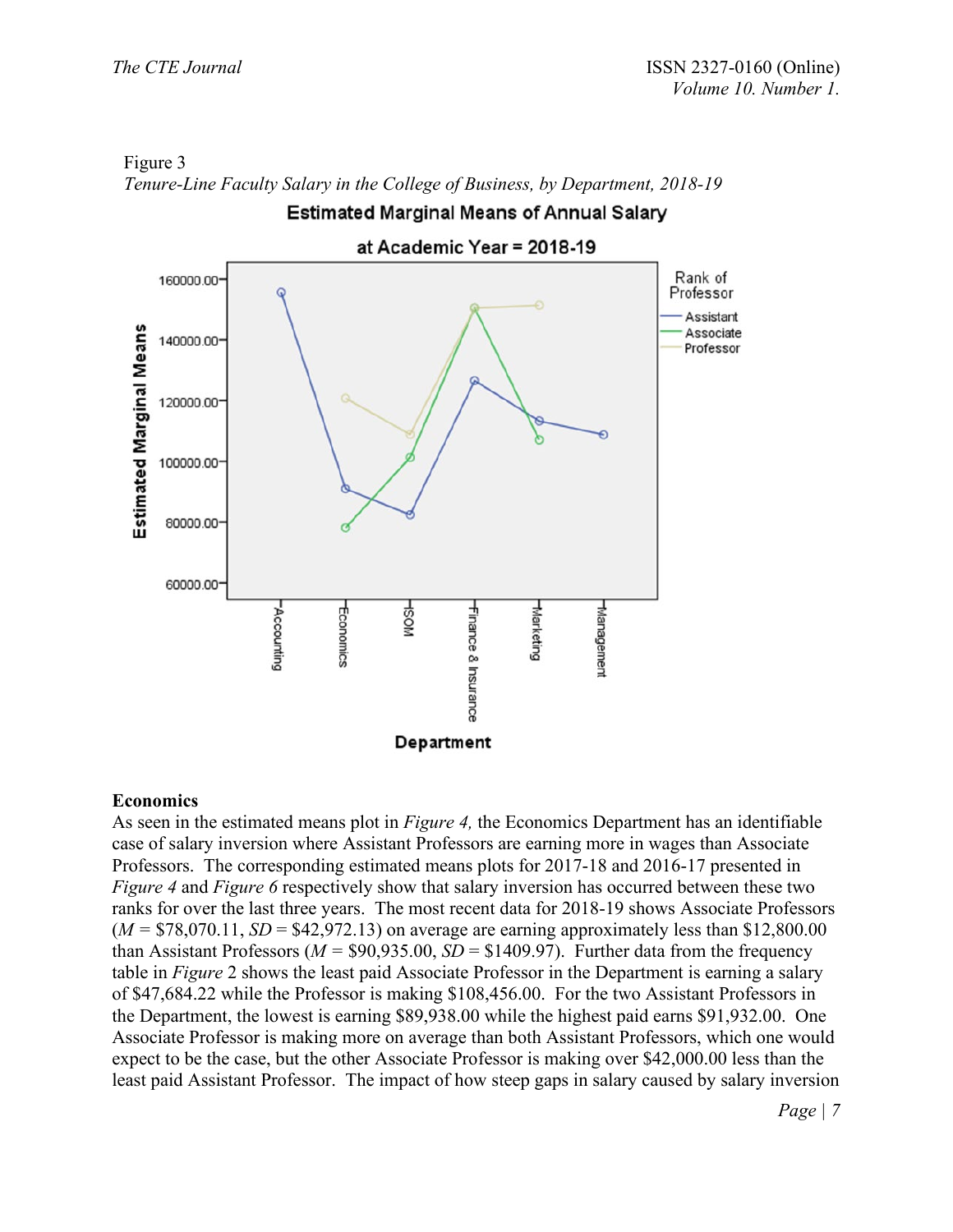can effectively drag down earnings in a department is revealed, as well as brings into question how a tenured Associate Professor is earning so little in comparison to faculty further down on tenure-track within the Department.

Data suggests that the Economics Department has the highest number of Professors out of any other Department in the College of Business, and they have remained the highest earners on average in the Economics Department throughout each of the academic years that salary data was collected. In comparison to both Assistant Professors and Associate Professors this year, Professors (*M =*\$120,772.82, *SD* = \$23,713.78) retained the most earning power in the Department. One surprising discovery that was seen in the 2018-19 data was that even the lowest wages amongst the Assistant Professor group were higher than the lowest seen in the Professors group. Compared to the least paid Assistant Professor who makes \$89,938.00 yearly, the lowest paid individual in the Professor rank earns \$75,000. As seen in *Figure 2,* data from 2016-17 shows the least paid Professor in the department was earning \$117,721.00 and then after the department hired a new Professor in 2017-18 the salary dropped to \$67,230.19 in 2017-18.



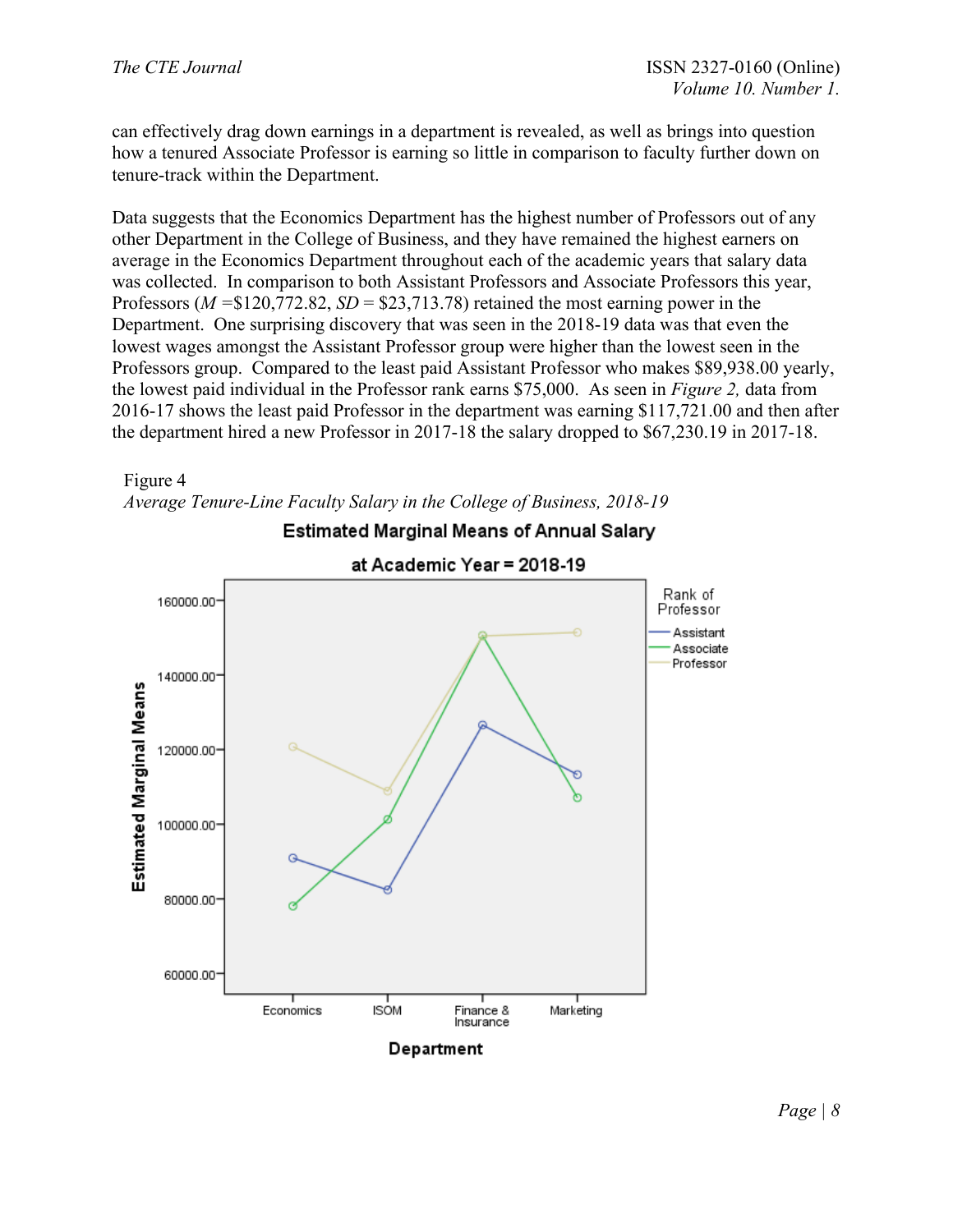



**Estimated Marginal Means of Annual Salary**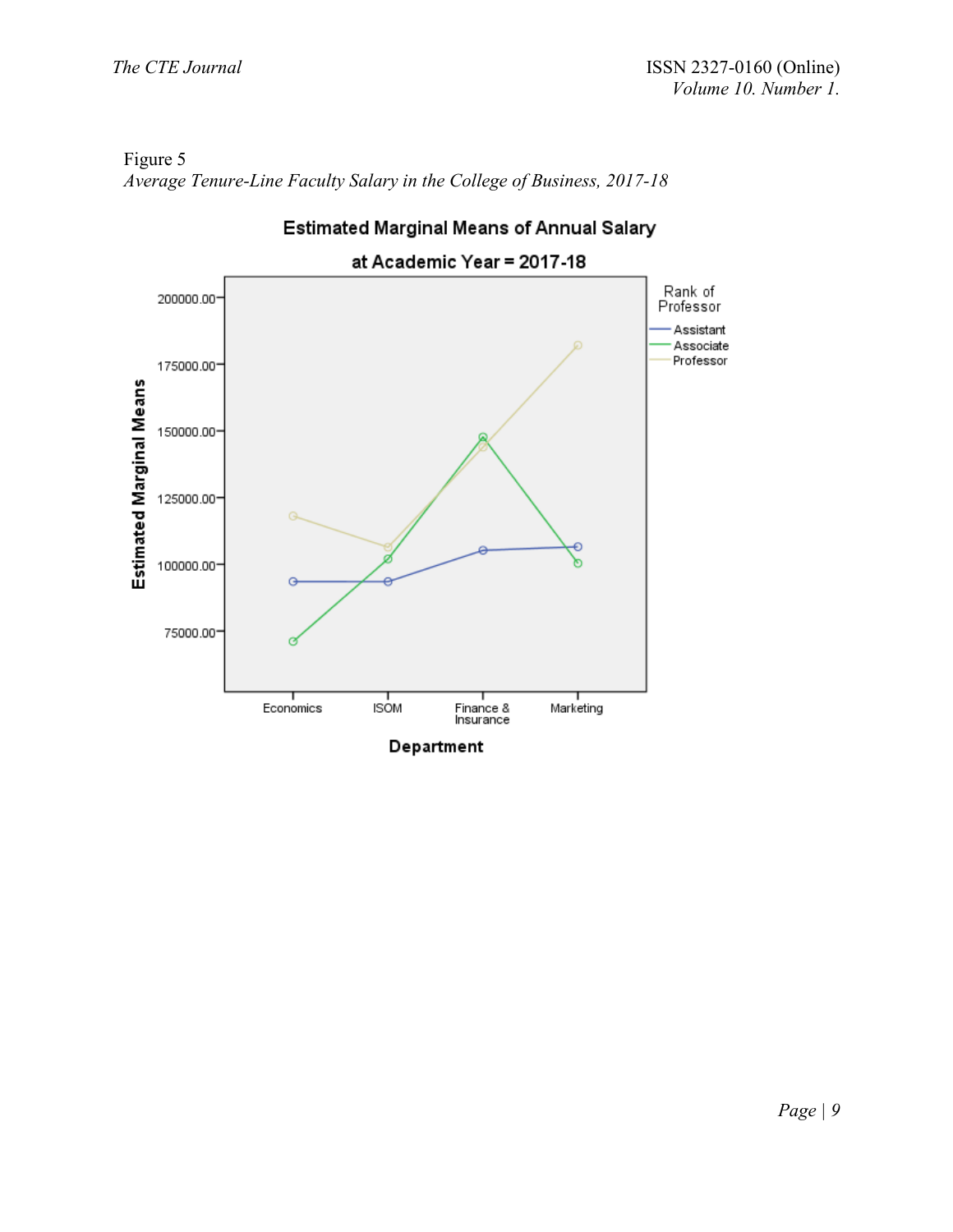

# Figure 6 *Average Tenure-Line Faculty Salary in the College of Business, 2016-17***Estimated Marginal Means of Annual Salary**

# **ISOM**

In 2016-17 the Department that stuck out with the most identifiable case of salary compression and inversion aside from Economics was ISOM. The negative slope for this Department in *Figure* 9 is a red-flag indicator of salary inversion in this Department. The negative slope represents that on average Assistant Professors in this Department are receiving much higher pay than both Associate Professors and Professors, who are suffering from salary compression when compared to Assistant Professors who are benefiting from salary inversion. Looking at 2016-17 estimated means plot data in *Figure 6*, Assistant Professors had the highest salaries in the ISOM Department followed by Professors and Associate Professors. As indicated by the salary data presented in the frequency table in *Figure 2*, Assistant Professors (*M* = \$118,296.33, *SD =*  \$16,053.35) were earning approximately \$11,204.46 more than Associate Professors (*M* = \$107,091.87,  $SD = $22,604.53$  and \$6841.94 more than Professors ( $M = $111,454.39$ ,  $SD =$ \$3267.68) during the 2016-17 academic year. Assuming higher pay is influenced by internal salary structures, scholarly activities, publishing, experience, and productivity, then Assistant Professors would not be expected to make more than tenure-line Associate Professors and Professors. The 2017-18 academic year saw drops in salary across the board for ISOM faculty.

*Page | 10*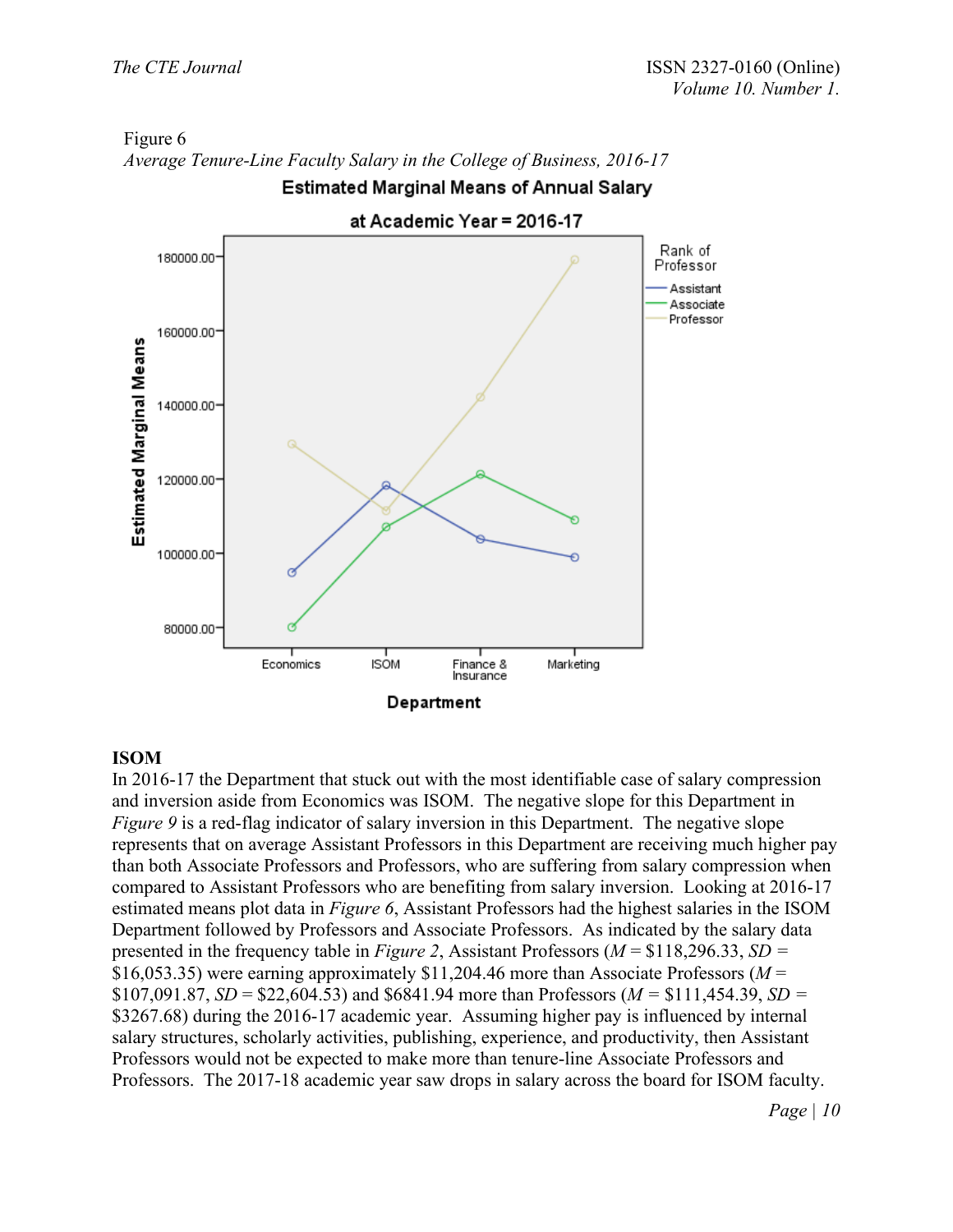During the 2017-18 academic year there was a shift in earning amongst these ranks, where Assistants ( $M = $93,513$ ,  $SD = $30,516.02$ ) began to receive less salary than Associates ( $M =$  $$102,009.35, SD = $17,453.03)$  and Professors ( $M = $106,392.75, SD = $13,779.14$ ). This is most likely due to some newly assigned faculty who have been temporarily classified internally within the College as Non-AACSB to prevent accreditation issues; however, the University Resources Office at the University has no such official designation.

A similar trend was also seen in the most recent 2018-19 salary data, in which Assistant Professors (*M =* \$82,394.95, *SD =* \$24,367.72) continued to see a decrease in annual salary. Associate Professors ( $M = $101,271.61$ ,  $SD = $20,866.26$ ) saw a bit of compression in their pay compared to the annual salary they received in the previous year. There was an approximate loss of \$737 in pay for Associate Professors this year. On the other hand, Professors (*M = \$*108,877.45, *SD = \$*13,435.53) realized an increase.



*Scatterplot of Average Tenure-Line Faculty Salary in the College of Business, 2018-19*

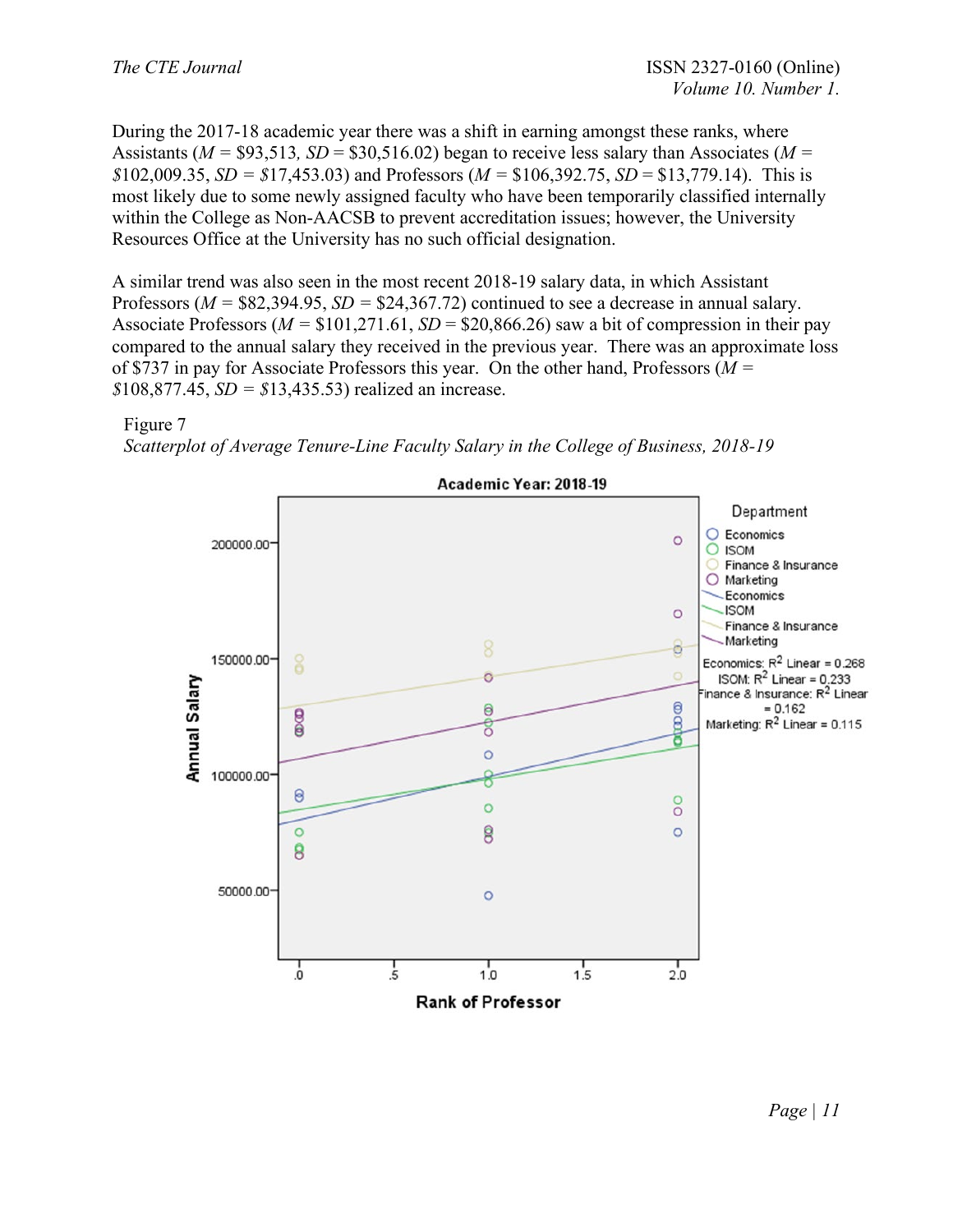Figure 8 *Scatterplot of Average Tenure-Line Faculty Salary in the College of Business, 2017-18*

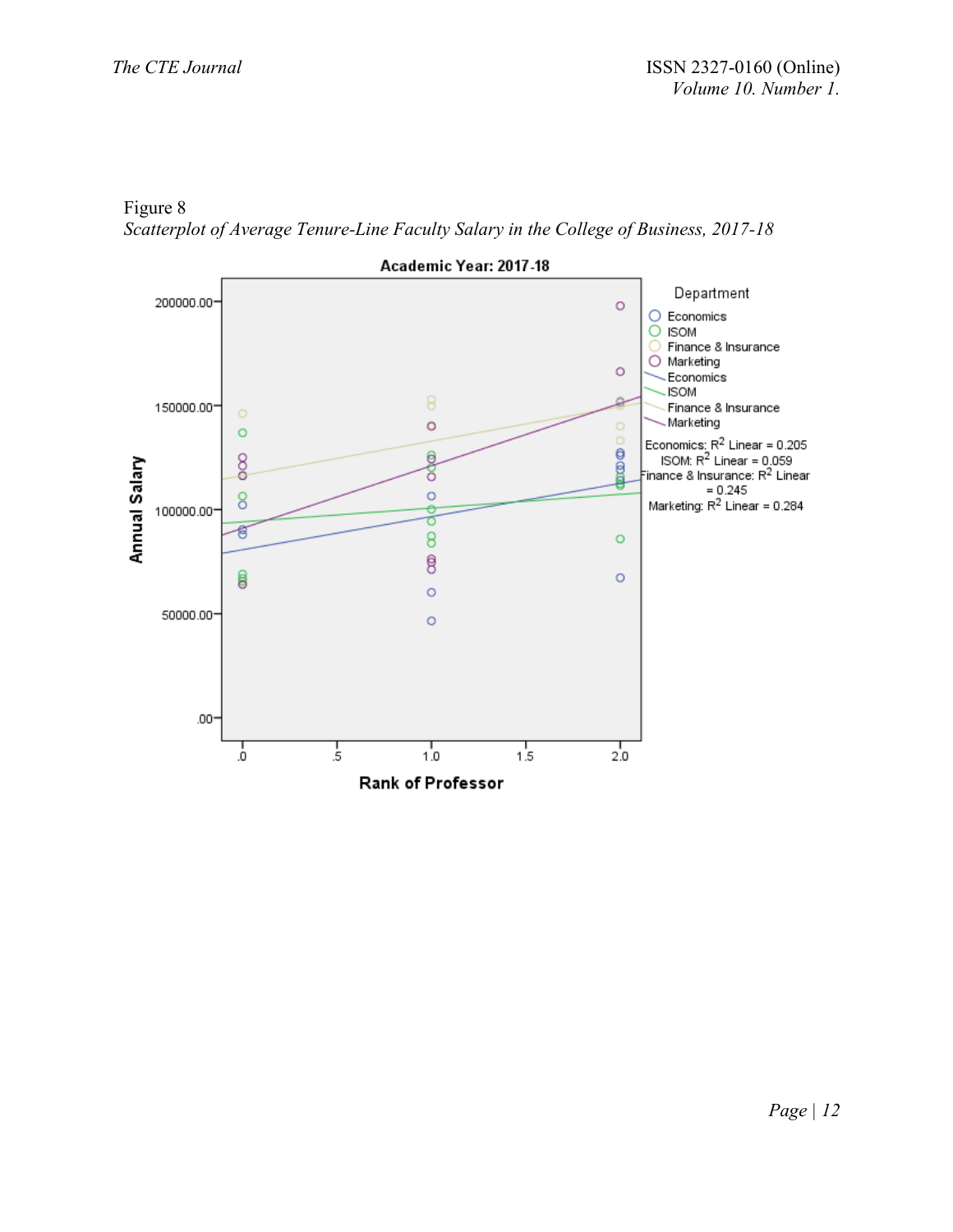## Figure 9



*Scatterplot of Average Tenure-Line Faculty Salary in the College of Business, 2016-17*

# **Finance and Insurance**

The data for the Finance and Insurance Department had a unique spread. The scatterplots in *Figures* 7 to 9 map out salary over the last three years would suggest that the Finance and Insurance Department have one of the more varied linear spread amongst faculty's annual salary than other departments, but there are a few identifiable instances of salary inversion between Associate Professors and Professors. During the 2016-17 academic year, Assistant Professors made less than Associate Professors who made less than Professors, which is what one might expect after seeing the estimated means plots and scatterplots. Salary information from the frequency table in *Figure 2* shows that during the 2017-18 academic year there was a large increase in salary. In 2016-17, Associate Professors were making \$121,304.66 on average, while in 2017-18 the average salary of Associate Professors in the department jumped to \$147,698.33. This increase in salary put them over the annual salary of Professors who in 2016-17 were making \$142,065.00, and in 2017-18 saw a much smaller pay increase in comparison to Associate Professors, putting them at \$143,891.00 annually.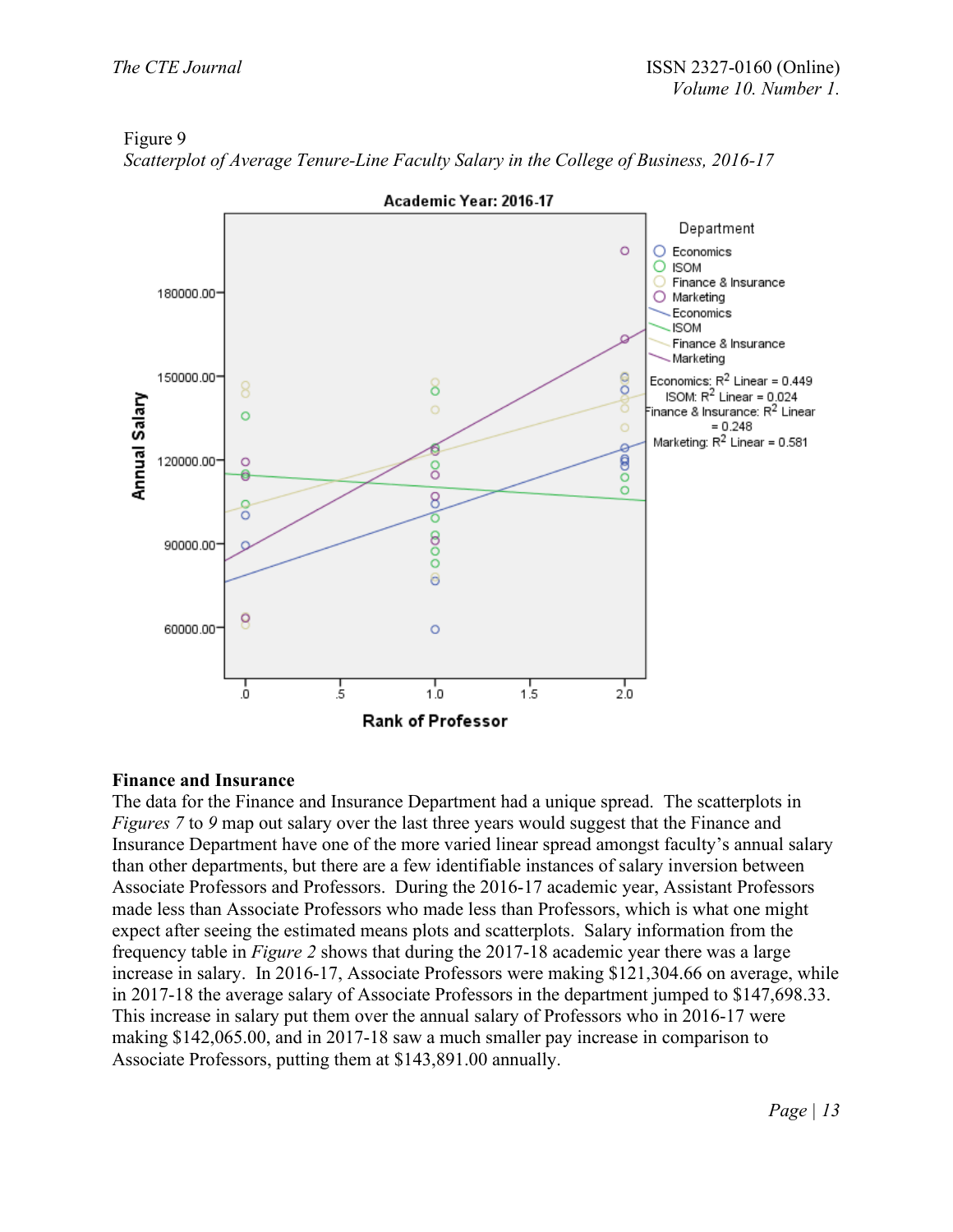Looking at the estimated means plot for 2017-18 and 2018-19 presented in *Figures 4* and *5*, one can see that the average salary for Associate Professors supersedes the salary for Professors. There was an adjustment sometime between this academic year and 2018-19 that compressed the salaries of Associate Professors so that they are earning roughly the same to Professors, but some may earn more on average. The rise in annual salary for the Department of Finance and Insurance would suggest salary inversion between the Associate Professors and Professors existed during the 2017-18 academic year, as Associate Professors on average earned \$3,807.33 more than Professors. Salary data from 2018-19 show pay increases across the board for all tenure-line faculty, but also suggests that there is still salary compression and inversion between these two ranks; for this year Associate Professors on average earned \$150,545.00 while Professors in the Department earned \$150,448.00, so the gap in pay between the ranks has decreased to about \$97.00.

### **Marketing**

In the Marketing Department, there were identifiable instances of salary compression and inversion primarily between the ranks of Assistant Professor and Associate Professor during the 2017-18 and 2018-19 academic years. Data presented in *Figures 4* and *5* show that during both the 2017-18 and 2018-19 academic years Assistant Professors had a higher mean salary than Associate Professors. In 2016-17 this was different as Associate Professors earned \$108,956.75, which was more than the \$98,883.33 Assistant Professors were making that year. Over the next year, the Department hired a new Assistant Professor and two Associate Professors, which may partially explain the decrease of Associate Professor's salaries during 2017-18. During that year, Associate Professors averaged \$100,372.01, which was a decrease of well over \$8,000.00 from the previous year. Assistant Professors at this time saw a substantial increase in pay and averaged about \$106,572.25, which was way up from the previous year. This trend in earning between the two ranks has continued into the 2018-19 academic year. The department hired two new Assistant Professors for the 2018-19 year, and their average salary for this year increased to around \$113,283.83. In comparison, Associate Professors received \$107,104.61 for this year, which was an increase in mean salary from the previous year, but still less than what Assistant Professors are earning. Both ranks received a boost to their average salaries. As one can see, even with more faculty in the rank of Assistant Professor and the loss of an Associate Professor the Assistant Professors are earning more on average than their Associate Professor colleagues.

Professors have remained the top earners in the Department over the three years of data collected. Interestingly, they had a similar fluctuation in salary to Associate Professors where they made more in one year, but the average salary dropped steeply during another academic year after hiring-on new faculty. Professors were making \$179,138.00 in 2016-17, \$182,086.00 in 2017-18, and then dropped to \$151,408.33. Considering the rise in average salary for Assistant Professors and Associate Professors this may be indicative of salary compression in order to address pre-existing salary compression.

### **Management**

The Management Department mostly is comprised of Assistant Professors. Associate Professors and Professors for this Department were underrepresented, and each had a year where the Department went without somebody filling the rank, so comparisons may not be truly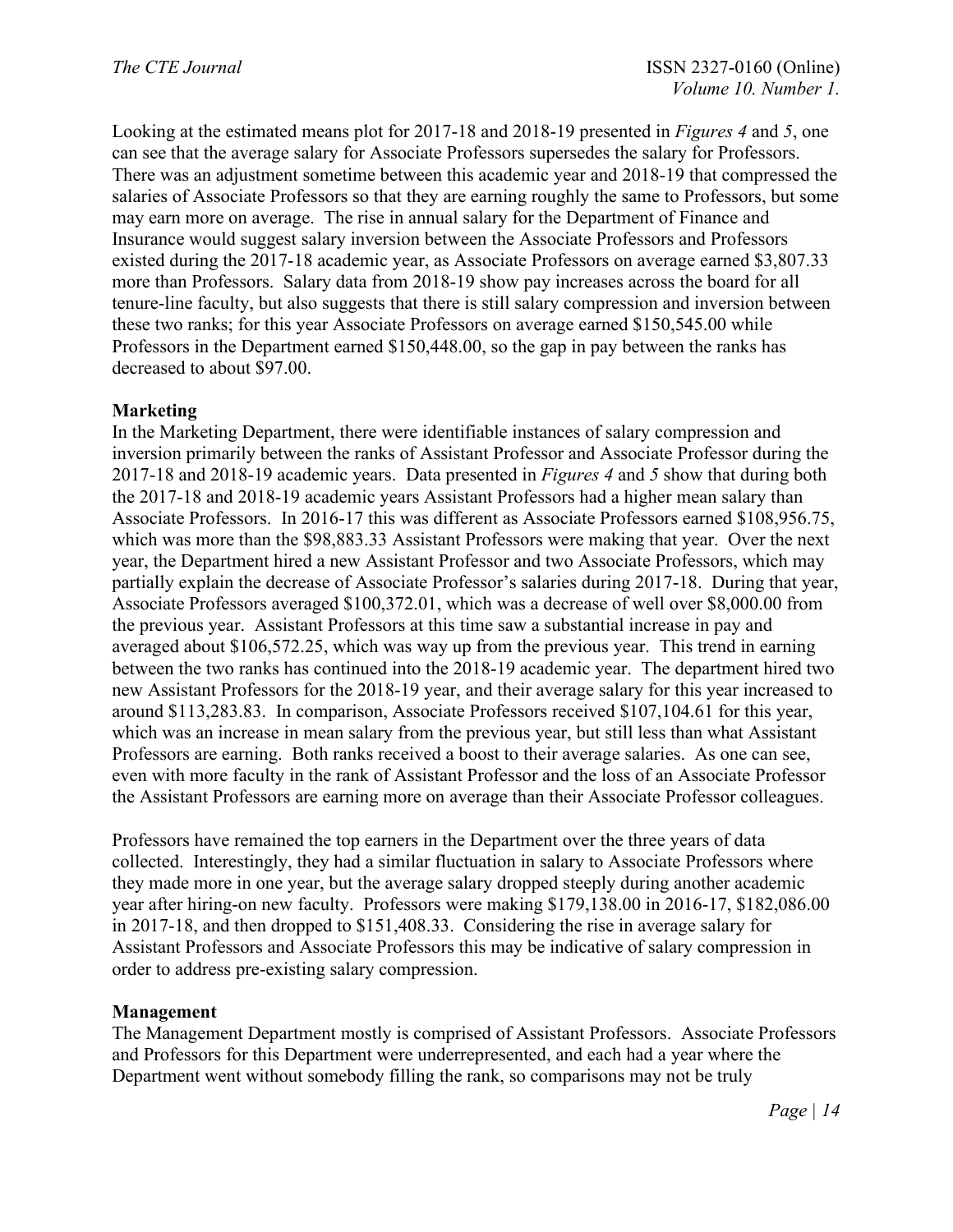representative of truly objective salary compression and inversion in the department. Like the Accounting Department, it is difficult to make estimates between ranks in this Department due to the low sample size in Associate Professors and Professor ranks. Looking at the estimated marginal means chart in *Figure 3* it can be inferred that the Assistant Professors are the fourth highest earners out of this ranking group, but it is hard to infer whether salary compression or inversion is occurring between ranks within the Department without a more robust sample of Associate Professors and Professors. What may be said is that Assistant Professors are the largest group in this Department and accordingly have the highest salary on average for this Department.

#### **Discussion**

This case study attempted to identify whether there are identifiable instances of salary compression and inversion at an AACSB accredited College of Business. Salary compression and inversion was found in varying degrees between faculty ranks within some of these Departments in the College of Business. There were some limitations on the study that may affect the generalizability of the results. For one, some of the Departments lacked an adequate sample size for comparisons within the Department. While the data was robust, some of the restrictions on it limited some other options for statistical analyses such as repeated measures. Furthermore, the data was collected for the last three years, which limited the scope of possible salary trends in the study. Some faculty have been temporarily classified internally within the College as Non-AACSB to prevent accreditation issues; however, the University Resources Office at the University has no such official designation; therefore, all tenure-line faculty were included in this study. Finally, data analyses only included salary data for these three years and excluded specific data on new-hires. The findings suggest that for some Departments, identifiable cases of salary compression occurred, and corrective measures may have been taken to address issues of salary compression and inversion between the ranks; for other departments, the problem remains prevalent.

Currently, the Departments with identifiable instances of salary compression and inversion are the Economics Department, the Information Systems and Operations Management Department, Finance and Insurance, and the Marketing Department. For the Economics Department, the issue of salary inversion between Assistant Professors and Associate Professors was an identifiable issue that was happening even during the 2016-17 academic year. Both the Finance and Insurance and Marketing Departments have seen identifiable salary compression since the 2017-18 academic year. Associate Professors earn slightly more on average than Professors in the Finance and Insurance Department, which was due to a large increase in average salary between 2016-17 and 2017-18 academic years. Salary compression and inversion were prevalent between Assistant Professors and Associate Professors in the Marketing Department, while Professors remain the top salary earners. In the ISOM Department, salary compression between the ranks of Professor and Associate in this department appears to still be an issue. While steps have been taken to address the severity of the issue of salary compression there are still some Professors who affected by salary compression and inversion. Salary compression is a difficult issue to tackle as universities need to ensure they are maintaining fair and equal compensation that does not compress faculty salary in order to provide a quick solution. Finally, the Accounting and Management Departments did not have enough faculty at the Associate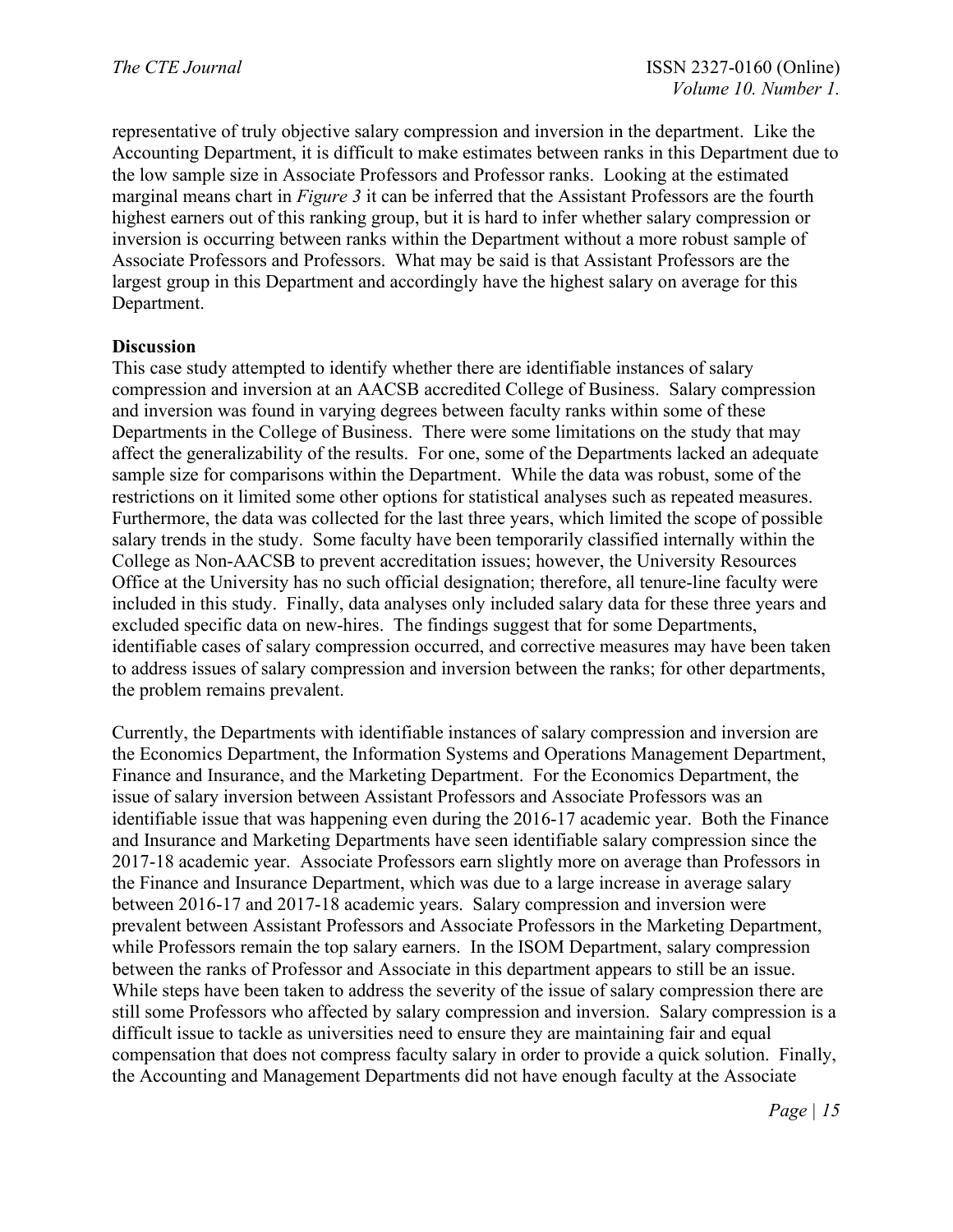Professor and Professor ranks to accurately study salary compression and inversion; these Departments are prone to having more variability in salaries resulting from salary compression.

All the aforementioned findings raise an important issue about salary, as compensation is a critical component in hiring that attracts new hires and retention of existing faculty. Salary inversion may be ethical from an employer's view to remain competitive, but it can also manifest unfavorable work conditions among those affected. One must remember that sometimes instances of salary compression are to be expected across Departments because it may be the case that some individuals are overqualified for a position and the executive decision is made to pay them accordingly to match their robust achievements, experience, and skills. Addressing the issue of salary compression is not easy to accomplish. Some researchers like Glassman and McAfee (2005) recommend that it may fall on the university to adopt a system that clearly defines standards of teaching, research, and service that qualify newer faculty for higher pay. Additionally, it must allow older faculty further down the tenure-line to have more flexibility in meeting these requirements while newer hires have more structure in order to pay their dues.

# **Conclusion**

Analyzing three academic years of data shows there have been identifiable instances of salary compression and inversion amongst various ranks across the Departments in this study. This case study brings to light this issue and further implies how it may impact faculty morale, value, purchasing power, and relative worth to their field. Future research should take measures to ensure cases of salary compression and inversion are not being overstated. The importance of explaining this type of discrepancy and take appropriate measures to address the issue to improve the conditions of those who affected. One such measure could include basing starting salaries on the internal market rather than the external market (Glassman & McAfee, 2005). Regardless, combatting the issue takes effort, communication, time, money, and cooperation of all involved. As such, the process should be done in a pragmatic and systematic manner that ensures equity in faculty salaries.

### **References**

- AAUP. (2018). The annual report on the economic status of the profession, 2017-2018. *Academe, 104*(2), 4-10.
- Cosgrove, M., & Frank, B. (2014). Case study: Salary Compression. *Journal of International Management Studies, 14*(3), 99-104.
- Glassman, M., & Mcafee, R. B. (2005). The case against pay inversion. *S.A.M. Advanced Management Journal, 70*(3), 24-29.
- Glassman, M., & Mcafee, R. B. (2005). Pay inversion at universities: Is it ethical? *Journal of Business Ethics, 56*(4), 325-333.
- Jennings, M. K., & McLaughlin, S. F. (1997). Measuring and correcting inversion in faculty salaries at public universities. *Public Personnel Management, 26*(3), 345-355.
- Lamb, W. S., & Moates, H. W. (1999). A model to address compression inequalities in faculty salaries. *Public Personnel Management*, 28(4), 689-697.
- Snyder, K. J., McLaughlin, W. G., & Montgomery, R. J. (1992). Diagnosing and dealing with salary compression. *Research in Higher Education, 33*(1), 113-124.